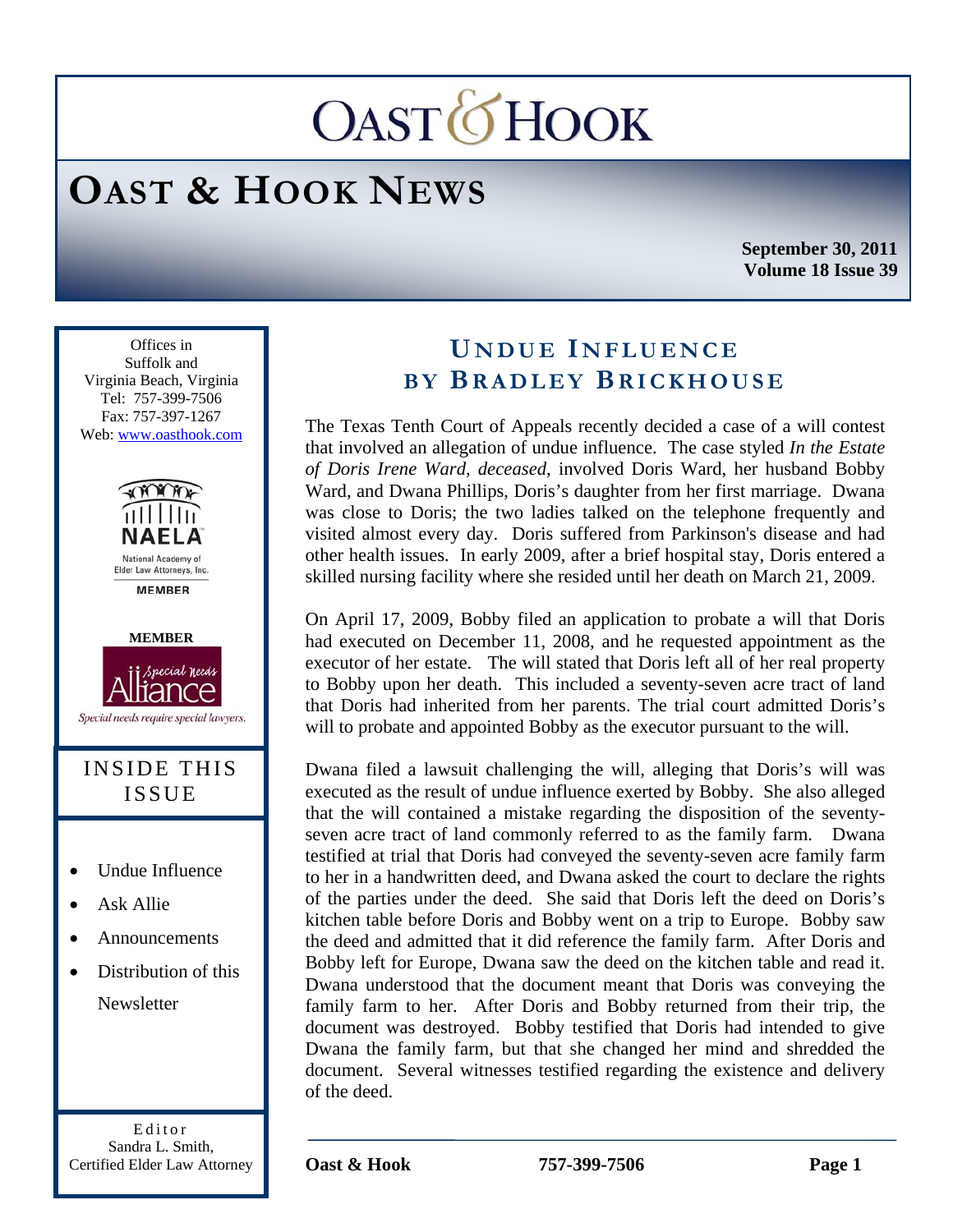With regard to whether Bobby exerted undue influence over Doris in the execution of the will, the evidence presented to the jury showed that by late 2008, Doris was taking over 20 different medications, and relied heavily on Bobby. The evidence also included a Texas Department of Family and Protective Services report regarding allegations of abuse and the medical neglect of Doris by Bobby. Other evidence included medical records from the nursing home referencing comments by Doris that she was scared of Bobby, did not want Bobby to take her home, that Bobby had choked her, and that he was aggressive and verbally abusive toward her. Additionally, Bobby was present at every meeting with the lawyer regarding the drafting and execution of the will. At the time Doris executed the will, she was unable to read or drive, and she could not walk without assistance.

At the conclusion of the trial, the jury determined that Doris had signed a deed to the family farm, and had delivered the deed to Dwana. The jury also determined that Bobby exerted undue influence over Doris in the execution of the will. The trial court entered its final judgment adopting the jury's findings that denied Bobby's request to probate the will that conveyed him the family farm. Bobby filed an appeal for a new trial and judgment notwithstanding the verdict. The motions were denied, and Bobby appealed that ruling.

The Texas appellate court began its analysis by stating that under Texas law, to establish undue influence, a party must prove: "(1) the existence and exertion of influence; (2) the effective operation of an influence so as to subvert the will or overpower the mind of the grantor at the time of the execution; and (3) the execution of an instrument the maker would not have executed but for such influence." There must be sufficient evidence to show that influence was present and was exerted in executing the will. The appellate reviewed the evidence from the trial and concluded that there was "legally sufficient evidence to support the jury's finding that Bobby exerted undue influence over Doris, at a time when her health and mental capabilities were failing, to subvert Doris's intention to give the family farm to Dwana and that the provisions of the will bequeathing the family farm to Bobby would not have happened but for Bobby's undue influence." With regard to the deed, the Court determined that "there is legally sufficient evidence to indicate that Doris, the grantor, handwrote a deed conveying the family farm to Dwana, the grantee; that it was Doris's intent that Dwana receive the family farm; and that Doris delivered the deed, as defined by the charge, to Dwana." The appellate affirmed the judgment of the trial court.

The attorneys at Oast & Hook can assist clients with their estate, financial, insurance, long-term care, veterans' benefits, and special needs planning issues.

*Bradley Brickhouse is an elder law attorney with Oast & Hook, and he practices in the areas of estate planning, guardianships and conservatorships, financial abuse, will contests, estate and trust disputes, and litigation in support of these areas.*